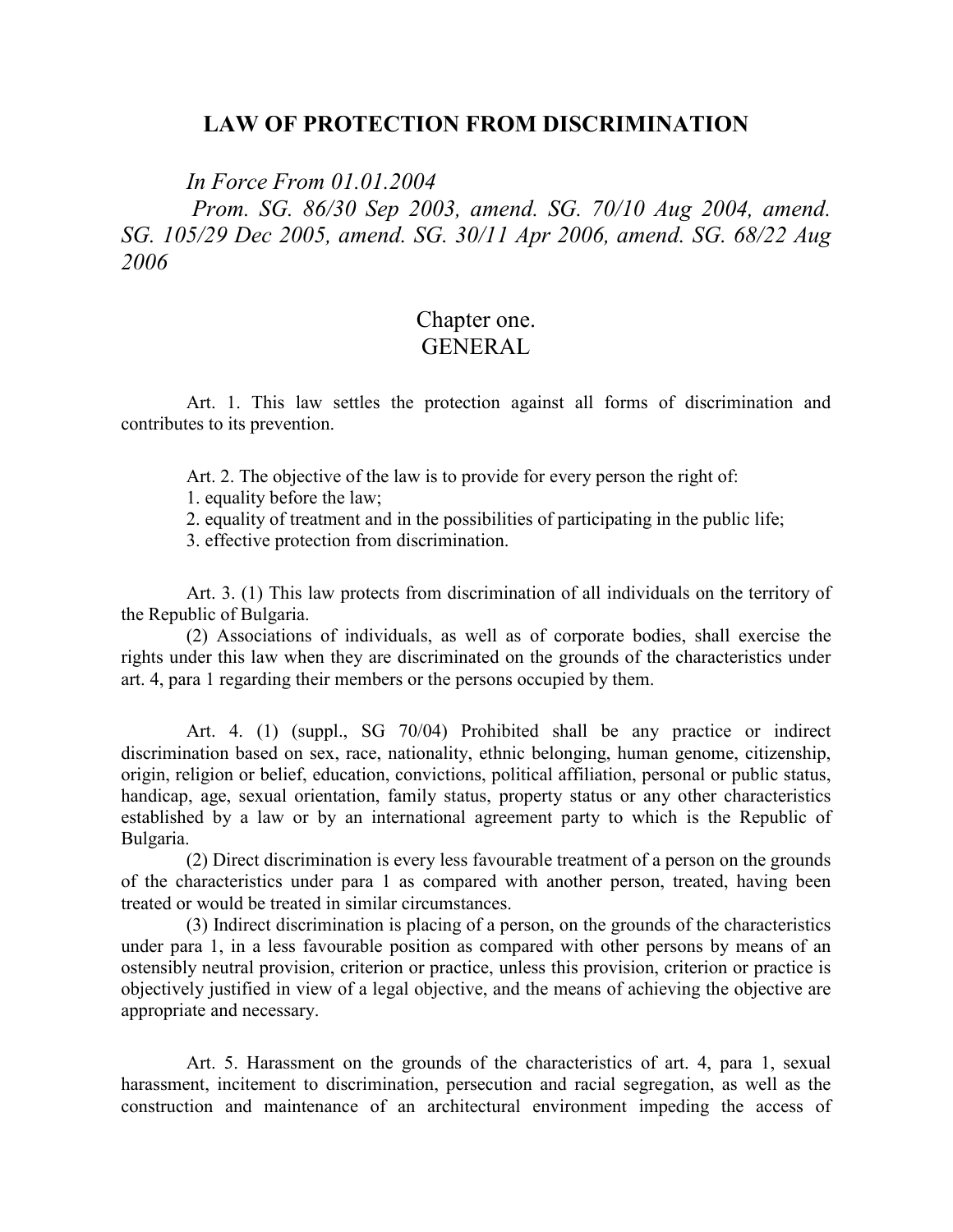handicapped persons to public places shall be considered discrimination.

Art. 6. The prohibition of discrimination shall be effective for all in exercising and protection of the rights and freedoms stipulated by the Constitution and the laws of the Republic of Bulgaria.

Art. 7. (1) Discrimination shall not be considered:

1. the different treatment of persons on the grounds of their citizenship or of persons without citizenship when this is stipulated by a law or by an international agreement party to which is the Republic of Bulgaria;

2. the different treatment of persons on the grounds of characteristics under art. 4, para 1 when these characteristics, due to the nature of a definite occupation or activity, or the conditions under which it is implemented, is an essential and defining professional requirement, the objective is legal, and the requirement does not exceed the necessary degree for its achievement;

3. the different treatment of persons on the grounds of religion, belief or sex regarding a profession carried out in a religious institution or organisation which, due to the nature of the profession or the conditions under which it is performed, the religion, belief or sex is essential and defining a professional requirement in view of the nature of the institution or organisation, when the objective is legal, and the requirement does not exceed the necessary degree for its achievement;

4. the different treatment of persons on the grounds of religion, belief or sex in religious education or training, including in education or training for the purpose of practicing a profession under item 3;

5. determining requirements for minimal age, professional experience or time of practice in hiring for work or in granting certain advantages related to the work, on condition that this is objectively justified for achievement of a legal objective and the requirements for its achievement do not exceed the necessary degree;

6. determining a maximal age in hiring for work, related to the necessity of training necessary for occupying the respective position or to the necessity of a reasonable period of occupying the position before retirement, on conditions that this is objectively justified for achievement of a legal objective and the requirements for its achievement do not exceed the necessary degree;

7. the special protection for pregnant women and mothers established by a law, unless the pregnant woman or the mother does not wish to use this protection and has informed the employer about that in writing;

8. the requirements for age and time of practice determined by the law for the purposes of retirement;

9. (suppl. - SG 68/06) the measures and the programmes under the Law of encouraging employment;

10. the different treatment of handicapped persons in carrying out training and acquiring education for satisfying specific educational needs for the purpose of equalising their possibilities;

11. determining requirements for minimal and maximal age for access to training and education, on condition that this is objectively justified for achievement of the legal objective in view of the nature of the training or education, or the conditions under which it is carried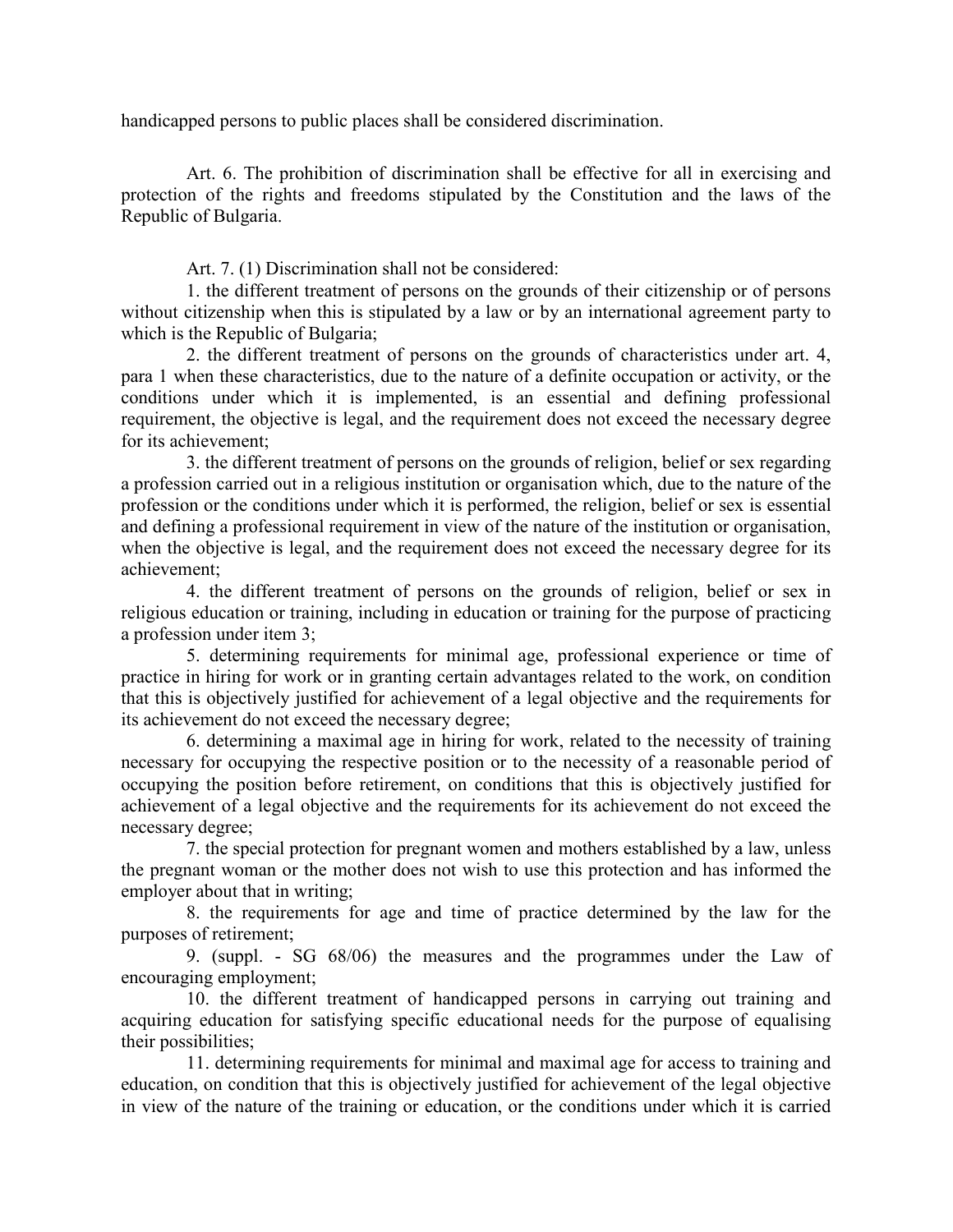out, and the means of achievement of this objective do not exceed the necessary ones;

12. the measures in the sphere of education and training for providing a balanced participation of women and men, inasmuch as and while these measures are necessary;

13. the special measures in favour of underprivileged persons or groups of persons on the grounds of the characteristics under art. 4, para 1, for the purpose of equalising their possibilities, inasmuch as while these measures are necessary;

14. the special protection of children without parents, underage, single parents and handicapped persons, established by a law;

15. the measures for protection of the originality and identity of the persons belonging to ethnic, religious or language minorities, and of their right, individually or jointly with other members of their group, to keep and develop their culture, to profess and practice their religion or use their language;

16. the measures in the sphere of education and training for providing the participation of persons belonging to ethnic minorities, inasmuch as and while these measures are necessary.

(2) The list of activities for which the sex is an essential and determining professional requirement in the meaning of para 1, item 2 shall be determined by:

1. an ordinance of the Minister of Labour and Social Policy in coordination with the Minister of Interior; This list shall be brought in compliance, in due time, with the occurring changes of the conditions of labour, and it shall be reviewed at least once in three years;

2. an ordinance of the Minister of Defence – for the activities and positions of the military service in the armed forces.

Art. 8. The persons, having conscientiously assisted the acts of discrimination, shall bear responsibility according to this law.

Art. 9. In proceedings for protection from discrimination, after the party claiming to be a victim of discrimination proves facts, by which a conclusion can be made that discrimination is present, the responding party shall have to prove that the right to equal treatment has not been violated.

Art. 10. In implementing their legal capacities the state bodies and the bodies of the local independent government shall be obliged to take all possible and necessary measures for the achievement of the objectives of this law.

Art. 11. (1) The bodies of the state authority, the public bodies and the bodies of the local independent government shall take measures, in the meaning of art. 7, para 1, item 12 and 13, when it is necessary for achievement of the objectives of this law.

(2) The bodies of the state authority, the public bodies and the bodies of the local independent government shall take, with priority, measures in the meaning of art. 7, para 1, item 12 and 13 for equalising the possibilities of persons – victims of multiple discrimination.

# Chapter two. PROTECTION FROM DISCRIMINATION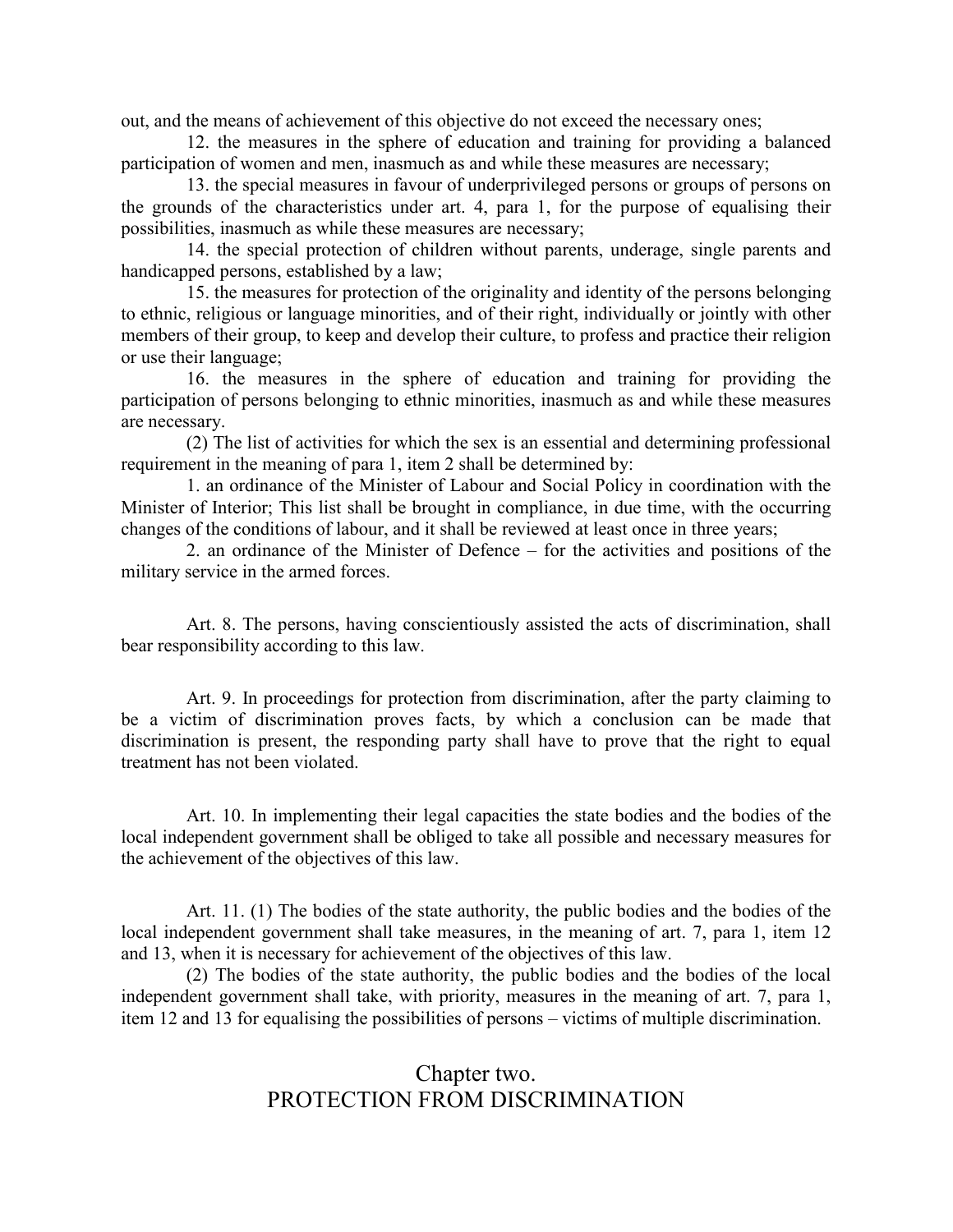# Section I. Protection in exercising the right to work

Art. 12. (1) In announcing a vacancy the employer shall not have the right to place requirements related to the characteristics under art. 4, para 1, except in the cases of art. 7.

(2) Before conclusion of the employment contract the employer shall not have the right to require from the applicant information for the characteristics under art. 4, para 1, except in the cases of art. 7, or where it is necessary for the needs of enquiry for obtaining permit for work with classified information under the conditions and by the order of the Law of protection of the classified information.

(3) The employer shall not have the right to refuse employment due to a pregnancy, motherhood or raising a child.

(4) The employer shall not have the right of refusal to hire for a job or to hire under less favourable circumstances a person on the grounds of the characteristics under art. 4, para 1, except in the cases of art. 7.

Art. 13. (1) The employer shall provide equal labour conditions regardless of the characteristics under art. 4, para 1.

(2) When it would not lead to excessive difficulties for the organisation and implementation of the production process, and in case where there are possible ways to compensate objectively the possible unfavourable consequences for the overall production results, the employer shall provide working conditions with regard of the working time and days off, complied with the requirements of the religion or belief professed by the employee.

Art. 14. (1) The employer shall provide equal remuneration for the same or equal work.

(2) Para 1 shall apply for all remunerations, paid directly or indirectly, in cash or in kind.

(3) The criteria for assessment of the work in determining the labour remuneration and the assessment of the job fulfilment shall be equal for all employees and shall be set by the team employment contracts or by the internal rules for the salary, or by conditions and order for giving testimonial of the employees of the state administration, determined by a normative, regardless of the characteristics under art. 4, para 1.

Art. 15. The employer shall provide for the employees equal possibilities, regardless the characteristics under art. 4, para 1, of professional training and improvement of the professional qualification and re-qualification, as well as for professional development and promotion in a position or rank, applying equal criteria in the assessment of their activity.

Art. 16. The employer shall be obliged to adapt the working place to the needs of a handicapped person on his hiring or when the handicap occurs after his hiring, except where the expenses thereof are unreasonably high and would seriously burden the employer.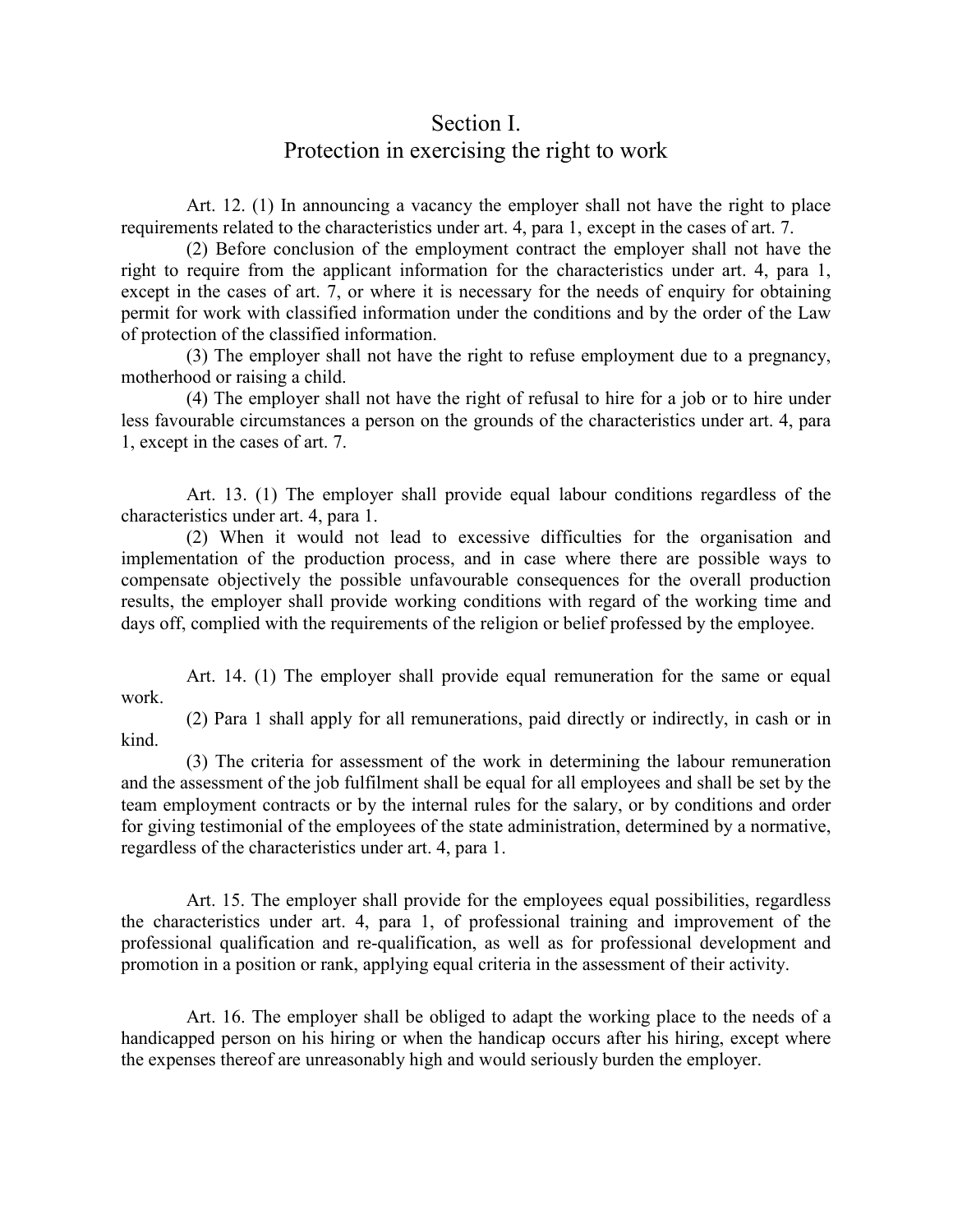Art. 17. An employer having received a complaint from an employee who considers himself subject to harassment, including sexual harassment, on the working place, shall be obliged to make immediately an enquiry, to take measures for termination of the harassment, as well as for imposing disciplinary liability if the harassment has been carried out by another employee.

Art. 18. The employer, in cooperation with the trade unions, shall be obliged to take effective measures for prevention of all forms of discrimination on the working place.

Art. 19. For failure to fulfil his obligation under art. 18 the employer shall bear responsibility under this law for acts of discrimination committed on the working place by his employees.

Art. 20. The employer shall apply equal criteria in imposing disciplinary penalties regardless of the characteristics under art. 4, para 1.

Art. 21. The employer shall apply equal criteria in exercising his right of unilateral termination of the employment contract under art. 328, para 1, item  $2 - 5$ , 10 and 11 and art. 329 of the Labour Code, or of the official legal relations according to art. 106, para 1, item 2, 3 and 5 of the Law of the civil servant, regardless of the characteristics of art. 4, para 1.

Art. 22. The employer shall put in a place in the enterprise, accessible for the employees, the text of the law, as well as all provisions of the internal rules and of the clauses of the team employment contract regarding the protection from discrimination.

Art. 23. (1) On request, the employer shall submit information to the person claiming that his rights under this section have been violated.

(2) The information under para 1 shall contain the grounds for the decision taken by the employer, as well as other data thereto.

Art. 24. (1) The employer shall be obliged, on hiring, where necessary for achievement of the objectives of this law, to encourage applying by persons belonging to less represented sex or ethnic groups, for performance of a definite work or for occupation of a definite position.

(2) The employer shall be obliged, in equal other conditions, to encourage the professional development and the participation of the employees belonging to a definite sex or ethnic group less represented among the employees performing a definite job or occupying a definite position.

Art. 25. The territorial units of the Employment Agency shall be obliged to provide to the unemployed equal possibilities of exercising their rights guaranteed by a law regardless of the characteristics under art. 4, para 1.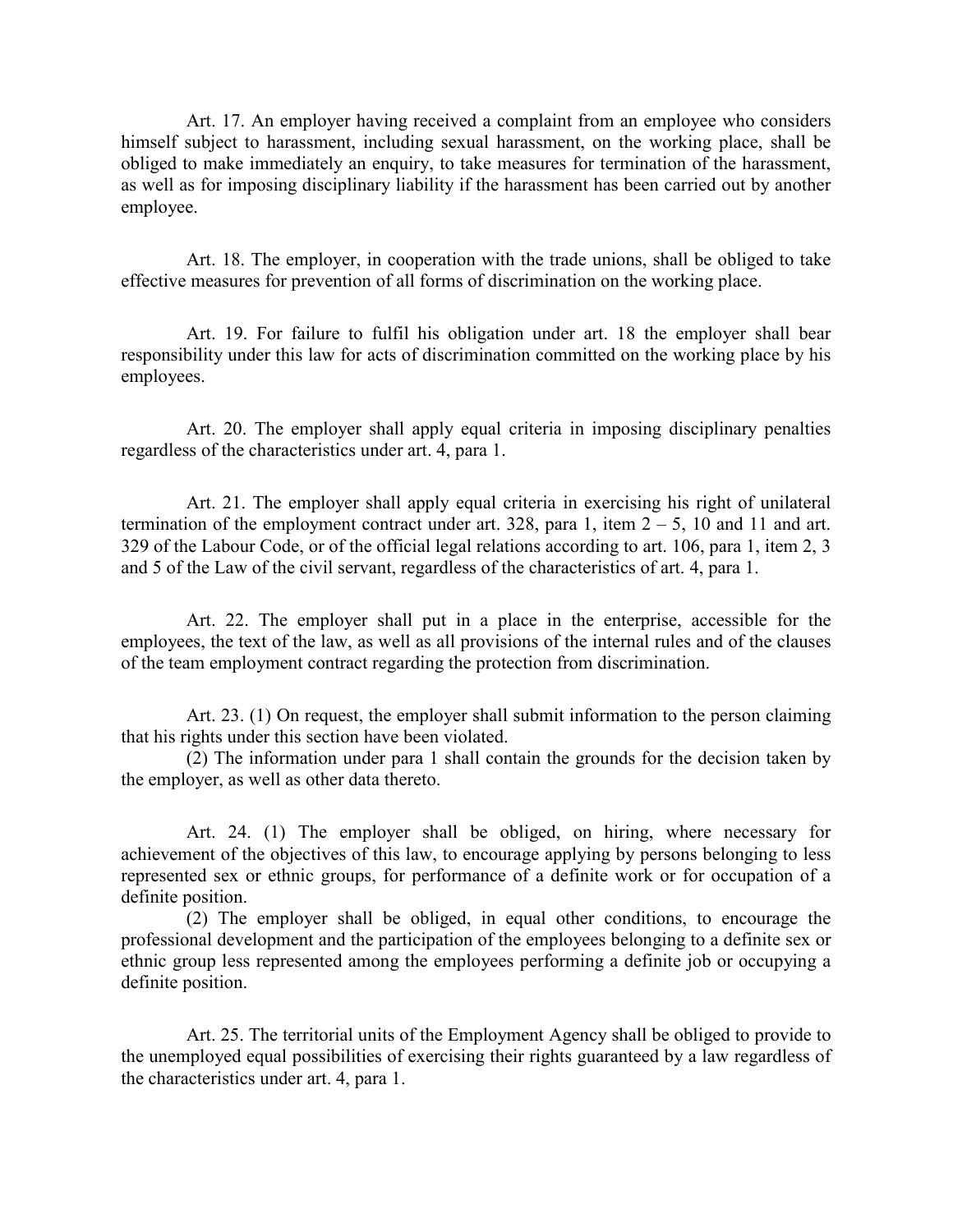Art. 26. The persons shall be entitled to equal conditions of access to a profession or activity, a possibility of their practicing and their development thereof, regardless of the characteristics under art. 4, para 1.

Art. 27. The provisions of this section shall also reply regarding the discrimination on the basis of sex in the military service in the armed forces, except for fulfilment of activities and occupation of positions where the sex is a determining factor.

Art. 28. The provisions of this section shall also apply respectively to the official legal relations.

## Section II. Protection in exercising the right of education and training

Art. 29. (1) The Minister of Education and Science and the bodies of the local independent government shall take the necessary measures for not admitting race segregation in the educational institutions.

(2) The management of an educational institution shall take effective measures for prevention of all forms of discrimination at the educational place in the country on a part of a person from the pedagogical or non-pedagogical personnel or by a student.

Art. 30. The head of the educational institution shall put in an accessible place the text of the law, as well as all provisions of the internal rules regarding the protection from discrimination.

Art. 31. The head of an educational institution, having received a complaint of a student who considers himself a subject of harassment by a person from the pedagogical or non-pedagogical personnel or by another student, shall be obliged to enquire immediately and take measures for termination of the harassment, as well as for imposing disciplinary liability.

Art. 32. The educational institutions shall take appropriate measures for the purpose of equalising the possibilities of effective exercising of the right of education and training of handicapped persons, except where the expenses thereof are unreasonably high and would seriously burden the institution.

Art. 33. (1) On request, the head of the educational institution shall submit information to the person claiming that his rights under this section have been violated.

(2) The information under para 1 shall contain the grounds for the decision taken by the head or teacher, as well as other related data.

Art. 34. For failure to fulfil the obligation under art. 29, para 2 the head of the educational institution shall bear responsibility according to this law for discrimination on the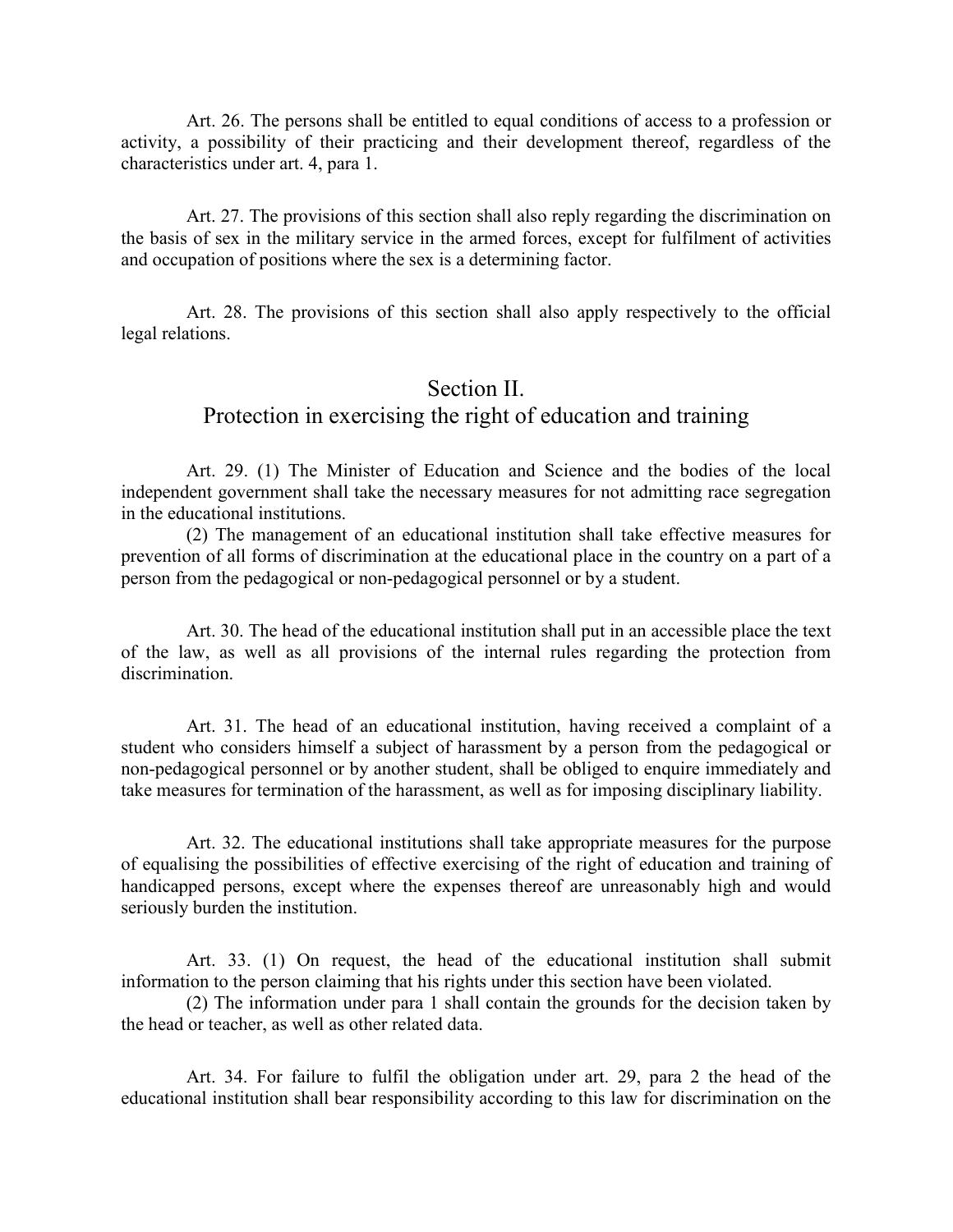place of study on part of an employee of the administration, a teacher or a student.

Art. 35. (1) The persons carrying out training and education, as well as the authors of textbooks and school aids shall be obliged to submit information and apply methods of education and training in a way directed to the overcoming of stereotypes regarding the role of the woman and man in all spheres of the public and family life.

(2) The kindergartens, schools and higher schools shall include in their educational programmes and plans education on the issues of equality of women and men.

(3) Para 1 shall also apply for overcoming the negative stereotypes regarding the persons belonging to racial, ethnic and religious groups, as well s regarding handicapped persons.

# Section III. Protection in exercising other rights

Art. 36. The trade union, professional and other class organisations and the organisations or employers may not place requirements for enlisting, membership and participation in their activity on the grounds of the characteristics under art. 4, para 1, except the requirements for education in the cases of class and professional organisations.

Art. 37. Not admitted shall be a refusal to submit commodities or services, as well as the submitting of commodities and services of a lower quality or under less favourable conditions on the grounds of the characteristics under art. 4, para 1.

Art. 38. The state and municipal bodies and the bodies of local independent government shall carry out a policy of encouragement of the balanced participation of women and men, as well as representative participation of persons belonging to ethnic, religious and language minorities in the management and taking decisions.

Art. 39. (1) (amend. - SG 68/06) If the applicants for occupying a position in the administration of the state and local bodies are equal with respect of the requirements for the respective position, the applicant of the less represented sex shall be appointed.

(2) (new - SG 68/06) At presence of specific circumstances regarding the equal candidate of the more represented sex besides the requirements for the position he shall be appointed if this not represent discrimination against the candidate of the less represented sex.

(2) (prev. text of para 02, amend. and suppl. - SG 68/06) Para 1 and 2 shall also apply in appointing the participants or members of boards, expert working groups, managing, counselling or other bodies, except when these participants are appointed by an election or competitive examination.

Chapter three. COMMISSION FOR PROTECTION FROM DISCRIMINATION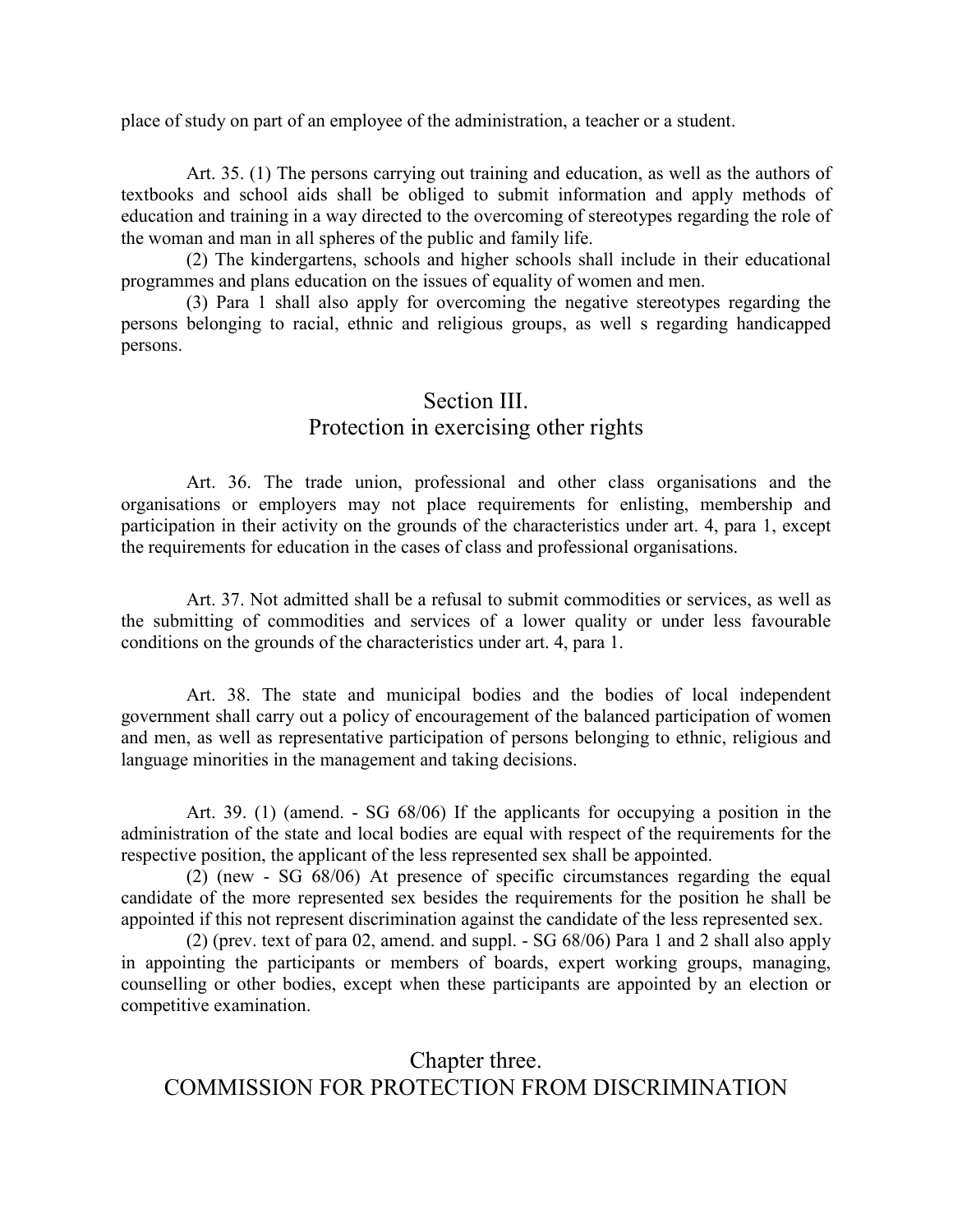Art. 40. (1) The Commission for protection from discrimination, called hereinafter "the Commission", is an independent specialised state body for prevention of discrimination, protection from discrimination and providing equality of the possibilities.

(2) The Commission shall exercise control over the implementation and observance of this law or other laws settling the equality of treatment.

(3) (suppl. - SG 68/06, in force from 01.01.2007) The Commission shall be a legal person at budget support with a seat in Sofia and a primary administrator of budget credits.

(4) (new - SG 68/06) The Commission shall have its own regional representatives who shall be appointed according to conditions and order determined by the Regulation referred to in Art. 46, Para 1.

(5) (prev. text of para 04 - SG 68/06) The Commission shall present to the National Assembly every year, by March 31, a report for its activity which shall also include information for the activity of each of its standing specialised bodies.

Art. 41. (1) The Commission shall consist of 9 persons of which at least four lawyers. The National Assembly shall elect 5 of its members, including the chairman and the deputy chairman of the Commission, and the President of the Republic of Bulgaria shall appoint 4 of the members of the Commission.

(2) The mandate of the members of the Commission shall be 5 years.

(3) On the election or appointment of the members of the Commission shall be observed the principles of balanced participation of women and men and of participation of persons belonging to ethnic minorities.

Art. 42. (1) A member of the Commission may only be a Bulgarian citizen who:

1. has a higher education;

2. has knowledge and experience in the sphere of protection of the human rights;

3. has not been convicted for a deliberate offence of general nature.

(2) A member of the Commission may not:

1. be an entrepreneur, manager, procurator, a member of a managing or control body of a trade company or cooperation, an assignee in bankruptcy or a liquidator;

2. occupy another office of profit, except for carrying out scientific activity;

3. be a member of a leadership of a political party.

Art. 43. The time during which the person has worked as a member of the Commission shall be considered official service in the meaning of the Law of the civil servant.

Art. 44. (1) The legal capacities of a member of the Commission shall be terminated ahead of term:

1. at his request;

2. for inability of fulfilling his obligations for a period longer than 6 months;

3. for conviction for a deliberate offence of general nature;

4. in cases of incompatibility.

(2) On occurrence of the circumstances under para 1 the chairman of the Commission or his deputy shall make a motivated proposal for release to the National Assembly or to the President of the Republic of Bulgaria.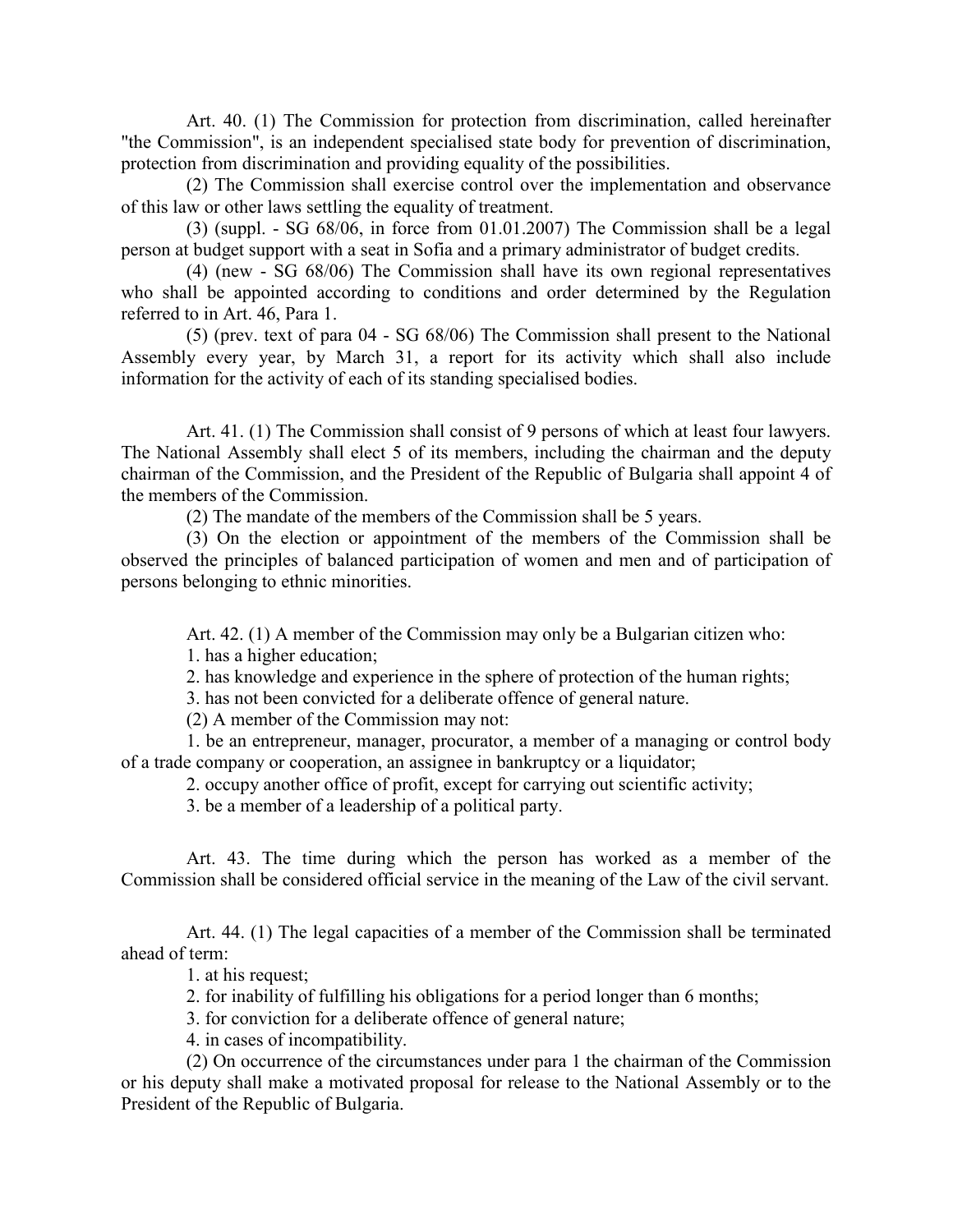(3) Within one month from termination of the legal capacities under para 1 the National Assembly or the President of the Republic of Bulgaria shall elect, respectively appoint, a new member of the Commission who will complete the mandate of the released member.

Art. 45. (1) (amend. - SG 68/06) The Chairman of the Commission shall receive basic monthly remuneration in amount of 90 percent of the basic monthly remuneration of the Chairman of the National Assembly.

(2) The deputy chairman of the Commission shall receive a basic monthly remuneration amounting to 80 percent, and the members – a remuneration of 75 percent of the remuneration of the chairman of the Commission.

Art. 46. (1) The Commission shall adopt a regulation for its structure and activity, to be promulgated in the State Gazette.

(2) In its activity the Commission shall be assisted by an administration whose structure, functions and number of personnel shall be determined by the regulation under para 1.

Art. 47. The Commission for protection from discrimination shall:

1. establish violations of this or other laws settling equality of treatment, the offender and the affected person;

2. order prevention and termination of the offence and restoration of the initial state;

3. imposed the stipulated sanctions and apply measures of administrative enforcement;

4. give obligatory prescriptions with regard of observing this law or other laws settling equality of treatment;

5. appeal administrative acts issued in violation of this or other laws settling equality of treatment, lay claims in court and intervene as an interested party to proceedings instituted pursuant to this law or other laws settling equality of treatment;

6. extend proposals and recommendations to the state and municipal bodies for termination of discrimination practices and for revoking their acts issued in violation of this or other laws settling equality of treatment;

7. maintain a public register for decisions and obligatory prescriptions issued by it and enacted<sup>-</sup>

8. give opinion on draft normative acts for their compliance with the legislation for prevention of the discrimination, as well as recommendations for adopting, revoking, amendment and supplement of normative acts;

9. provide an independent help to the victims of discrimination in filing complaints for discrimination;

10. carry out independent studies regarding the discrimination;

11. publish independent reports and make recommendations on all issues related to the discrimination;

12. carry out other competence stipulated by the regulation for its structure and activity.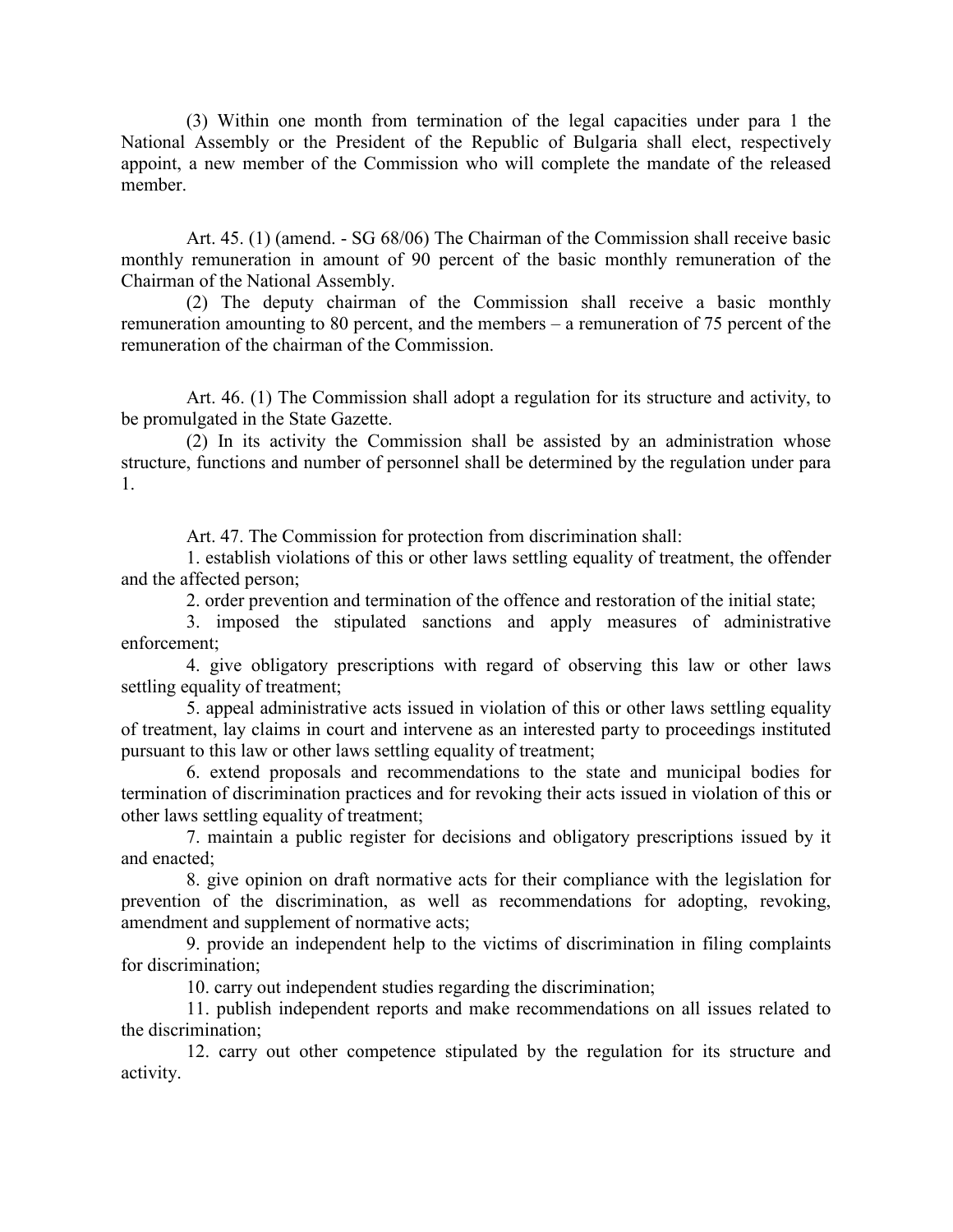Art. 48. (1) The Commission shall consider and decide on the materials filed with it by sitting members who shall be appointed by the chairman of the Commission.

(2) The chairman of the Commission shall appoint standing members who shall be specialised in the matter of discrimination:

1. on ethnic and racial grounds;

2. on sex ground;

3. on the grounds of other characteristics under art. 4, para 1.

(3) The cases of multiple discrimination shall be considered by a wider circle of five members.

Art. 49. (1) The chairman of the Commission shall:

1. represent the Commission, organise and manage its activity;

2. conclude the employment contracts and appoint the civil servants of the administration;

3. fulfil the budget of the Commission.

(2) The deputy chairman shall assist the chairman of the Commission in carrying out his functions and shall substitute him in his absence.

#### Chapter four.

### PROCEEDINGS FOR PROTECTION FROM DISCRIMINATION

#### Section I.

Proceedings before the Commission for protection against discrimination

Art. 50. Proceedings before the Commission shall be instituted on:

1. complaint of the affected persons;

2. initiative of the Commission;

3. signals by individuals and corporate bodies, of state and municipal bodies.

Art. 51. (1) The complaint or the signal to the commission shall be filed in writing. When written in a foreign language they shall be accompanied by a translation into Bulgarian.

(2) The complaint or signal shall contain:

1. the name or denomination of the sender;

2. the address or seat and address of management of the sender;

3. exposition of the circumstances on which the complaint or signal is based;

4. exposition of the requests to the Commission;

5. date and signature of the person filing the complaint, or of his representative.

(3) Anonymous complaints and signals shall not be considered by the Commission.

Art. 52. (1) Proceedings shall not be instituted, and the institution shall be terminated if three years have elapsed from the offence.

(2) (amend. - SG 68/06) When it is established that a case has been instituted in court on the same dispute the Commission shall not institute proceedings.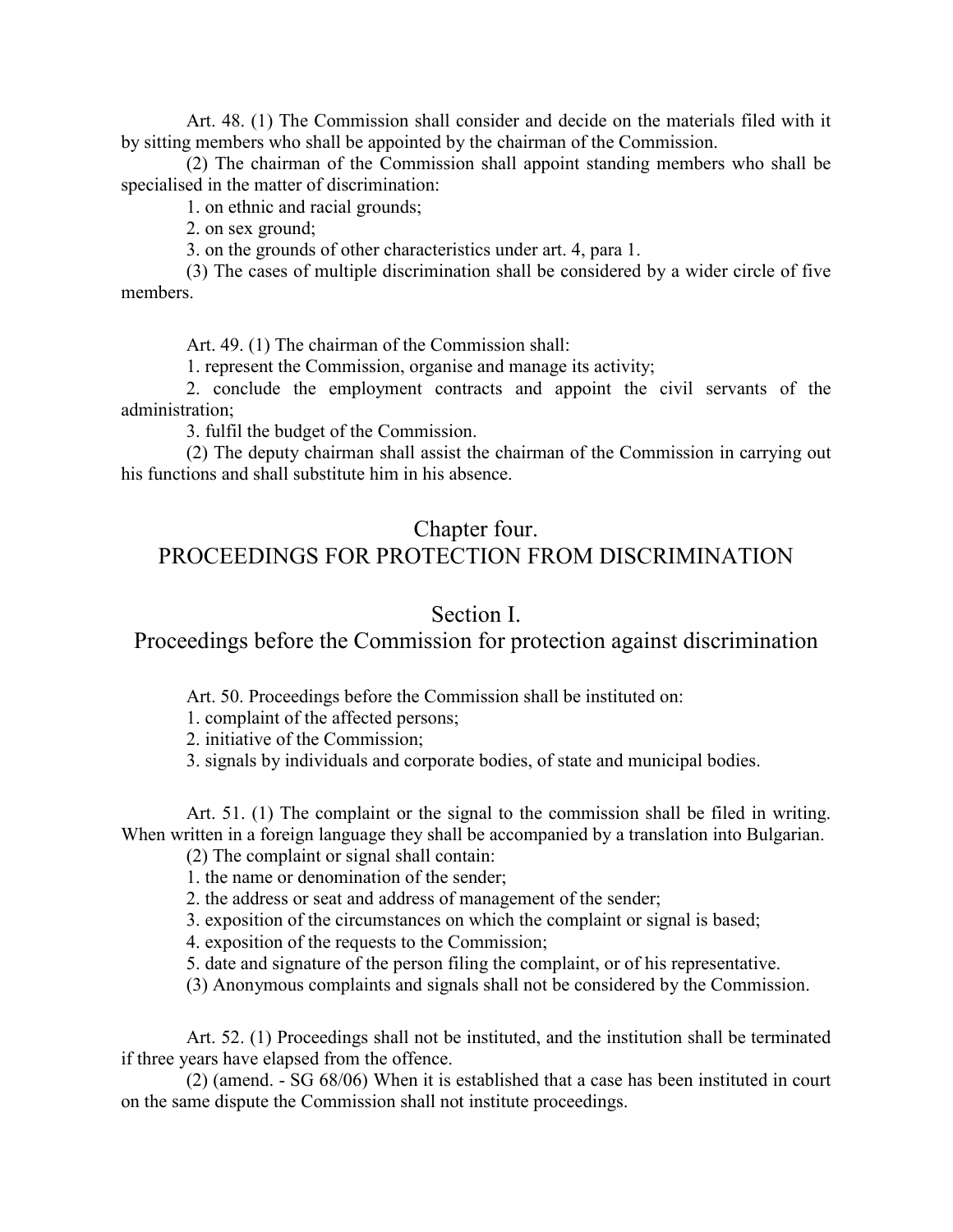(3) (new - SG 68/06) The proceedings before the Commission shall be terminated if the appeal or the signal is withdrawn or was not submitted within the term determined by the Commission.

Art. 53. (1) No stamp duty shall be collected for the proceedings before the Commission.

(2) The expenses incurred in the process of the proceedings shall be for the account of the budget of the Commission.

Art. 54. Upon institution of proceedings the chairman of the Commission shall assign the materials to a members body who will elect among themselves a reporter.

Art. 55. (1) The reporter shall start a procedure of enquiry, gathering all written evidence necessary for the full and thorough clarification of the circumstances, using employees and outside experts.

(2) All persons, state and local bodies shall render assistance to the Commission in the process of the enquiry, and they shall be obliged to submit the required information and documents and to give the necessary explanations.

(3) The presence of commercial, industrial or other secret protected by a law may not be grounds for refusal of assistance.

(4) In the presence of grounds for access to classified information it shall be submitted by the order of the Law of protection of the classified information.

Art. 56. (1) On carrying out its legal capacities the Commission shall have the right:

1. to require documents and other information related to the enquiry;

2. to require explanation by the persons of the enquiry on issues related to the enquiry;

3. to interrogate witnesses.

(2) On refusal to submit information requested by the Commission, or a refusal of access to premises, as well as in other cases of refusing assistance to the Commission the guilty persons shall bear responsibility under this law.

Art. 57. (1) Where there is a danger of losing or concealing an evidence or in case of a particular difficulty of its gathering, at a request of the claimant, the evidence may be gathered by compulsion from the persons or from the premises where it can be found.

(2) Compulsory gathering of evidence under para 1 shall be carried out by a permit of a justice of Sofia City Court at a request of the chairman of the Commission.

(3) On the day of receipt of the request the justice shall issue an order which shall be subject to immediate fulfilment.

(4) The gathering of evidence shall be carried out by the reporter on the case with the assistance of the bodies of the Ministry of Interior.

(5) On compulsory gathering of evidence the Commission may:

1. inspect sites for the purposes of the enquiry;

2. gather evidence instruments for the purposes of the enquiry.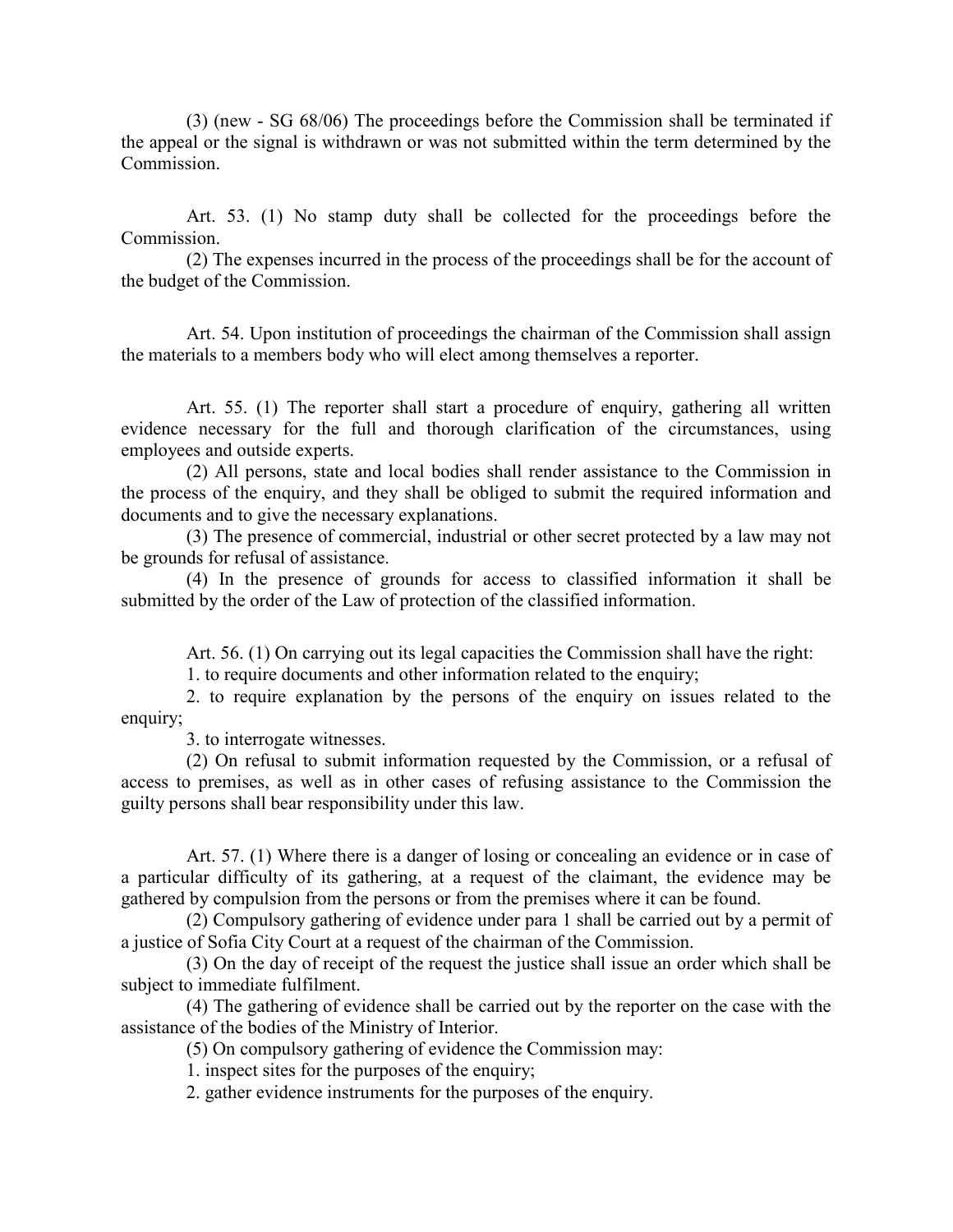(6) The material evidence and the originals of the seized documents shall be returned to the persons from whom they have been seized upon conclusion of the case.

Art. 58. (1) The gathered documents and the obtained information shall be used only for the purposes of the enquiry.

(2) The members of the Commission, as well as the employees and eternal experts, shall be obliged not to make public the information representing a secret protected by the law, having become known to them during or on occasion of the implementation of their activity.

Art. 59. (1) The enquiry shall be carried out within 30 days. In cases of factual and legal complexity the term may be extended by an order of the chairman of the Commission by up to 30 days.

(2) (new - SG 68/06) The term referred to in Para 1 shall stop running where it was found that the reporting member was impeded at the inspection of persons, state or local bodies and this represents an obstacle for the full and thorough clarification of the circumstances.

(3) (prev. text of para 02 - SG 68/06) Upon conclusion of the enquiry the parties shall be given a possibility to get acquainted with the gathered materials related to the case.

(4) (prev. text of para 03 - SG 68/06) If, in the process of the enquiry data are established for committed crime the Commission shall send the case to the prosecution.

Art. 60. (1) The reporter shall prepare a conclusion and shall present the case to the chairman of the body of members who, within 7 days, shall set a sitting.

(2) The summoning of the parties and the notification of the interested persons shall be carried out by the order of the Civil Procedure Code.

Art. 61. (1) The sittings of the Commission shall be opened.

(2) The sittings shall be held behind closed doors on the grounds and by the order stipulated by art. 105, para 3 of the Civil Procedure Code.

(3) The members of the sitting body shall be removed on the grounds and by the order stipulated by Chapter Three of the Civil Procedure Code.

Art. 62. (1) (amend. - SG 68/06) The chairman of the sitting body shall invite the parties to reconcile in the first sitting. On expression of a consent by the parties the chairman of the sitting body shall set a sitting for reconciliation proceedings.

(2) Where an agreement is reached between the parties during the reconciliation proceedings on the basis of equal treatment the Commission shall approve it by a decision and shall close the case.

(3) Where the agreement regards only a part of the dispute the proceedings shall continue for the part for which no agreement has been reached.

(4) The agreement approved by the Commission shall be subject to compulsory execution, whereas the Commission shall exercise control over the observance of the agreement.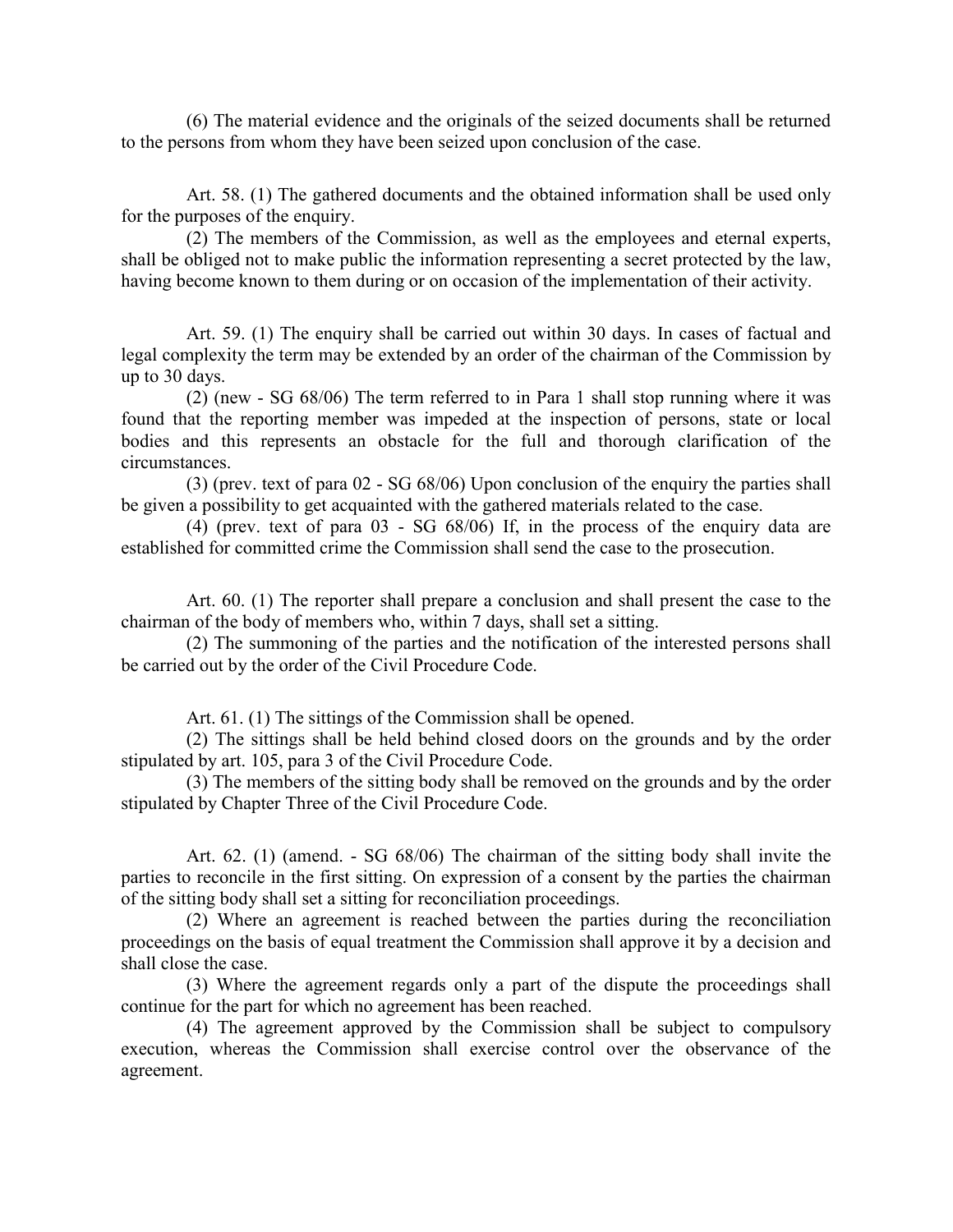Art. 63. (1) When he deems that the circumstances of the case have been clarified the chairman of the body of members shall provide a possibility for the parties to express opinion.

(2) Upon clarification of the dispute in factual and legal aspect the chairman of the body of members shall close the sitting and shall announce the day of announcing the decision.

(3) The decision shall be announced not later than 14 days from holding the sitting.

Art. 64. (1) The decisions shall be taken by a common majority of the members of the sitting body and shall be signed by them.

(2) A member of the sitting body who disagrees with the decision of the majority shall sign the decision with reservation which shall be motivated.

Art. 65. By the announced decision the sitting body shall:

1. establish the committed offence;

2. establish the offender and the affected person;

3. determine the kind and the size of the sanction;

4. apply compulsory administrative measures;

5. establish that no violation of the law has been committed and rest the complaint without consideration.

Art. 66. The decision shall be in writing and shall contain:

1. the name of the body having issued it;

2. the factual and legal grounds for its issuance;

3. the provisional part determining the kind and the size of the sanction or the compulsory administrative measure if such is required;

4. the body and term of appeal.

Art. 67. (1) The Commission shall exercise control over the observance of the compulsory administrative measures.

(2) The person on whom a sanction is imposed or a compulsory administrative measure shall be obliged to take measures for fulfilment of the obligatory prescriptions and inform about that, in writing, the commission within a period determined by the decision, which may not be longer than one month.

(3) In cases of non-fulfilment of the obligatory prescriptions by officials the Commission shall send a report with proposals for undertaking respective activities of the respective state and municipal bodies.

(4) The Commission may send the decision to other bodies related to the enquiry, for information and/or for undertaking respective activities.

Art. 68. (1) (amend. - SG 30/06, in force from 12.07.2006) The decisions of the Commission shall be subject to appeal before the Supreme Administrative Court by the order of the Administrative procedure code within 14 days from their announcement to the interested bodies.

(2) The complaint for declaring nullity of the decision shall be filed without time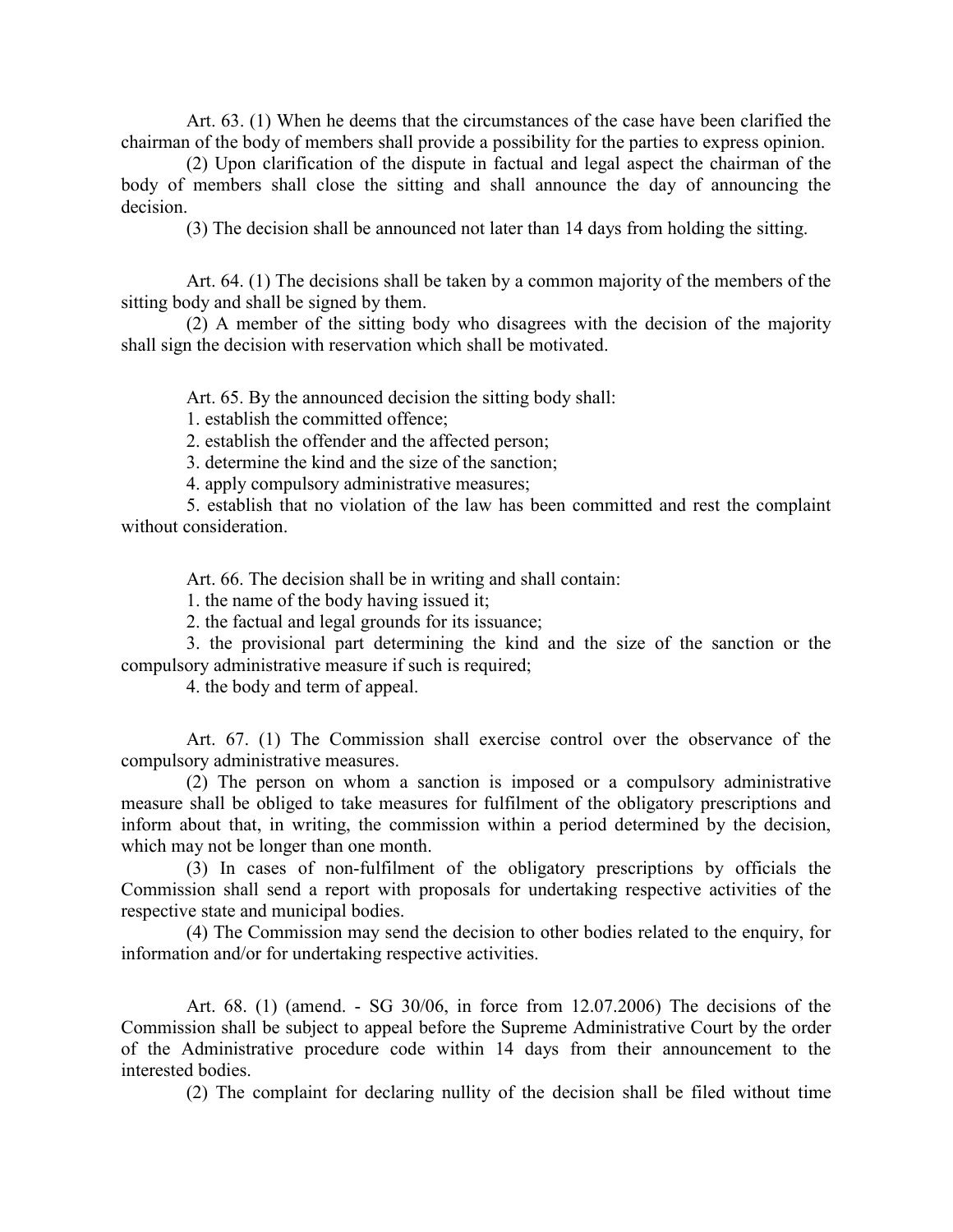restriction.

Art. 69. The decisions of the Commission shall enter into force when:

1. they have not been appealed by the set deadline;

2. the filed complaint has not been granted;

3. the decision confirms the agreement reached between the parties.

Art. 70. (1) (amend. - SG 30/06, in force from 12.07.2006) Applied for the issues not settled by this section shall be the provisions of the Administrative procedure code.

 $(2)$  (amend. - SG 105/05, in force from 01.01.2006) The fines and the proprietary sanctions under enacted decisions of the Commission shall be collected by the order of the Tax –insurance Procedure Code.

### Section II

#### Court proceedings

Art. 71. (1) Outside the cases under section I every person whose rights, under this law or other laws, settling equality of treatment, have been violated may lay a claim before the regional court requesting:

1. establishing of the violation;

2. convicting the defendant to stop the violation and restore the state before the offence, as well as to refrain from further offences in the future;

3. indemnification for damages.

(2) The trade unions and their branches, as well as the non-profit corporate bodies carrying out socially useful activity, may lay claims on behalf of the persons whose rights have been violated, at their request. These organisations may also intervene as interested parties in pending proceedings under para 1.

(3) In cases of discrimination, when the rights of a multitude of persons have been violated, the organisations under para 2 may also lay an individual claim. The persons whose rights have been violated may intervene in the proceedings as a supporting party according to art. 174 of the Civil Procedure Code.

Art. 72. (1) The persons under art. 71, para 1 and 2 may, within one month from laying the claim, announce this fact through publications or in any written form chosen by them, extending invitation to other affected persons, to trade unions and their branches, as well as to non-profit corporate bodies carrying out socially useful activity, to intervene in the proceedings.

(2) The persons under para 1 may intervene in the proceedings until the conclusion of the pleading.

Art. 73. (amend. - SG 30/06, in force from 12.07.2006) Every person whose rights have been affected by an administrative act issued in violation of this or other laws, settling equality of treatment may appeal it in court by the order of the Administrative procedure code.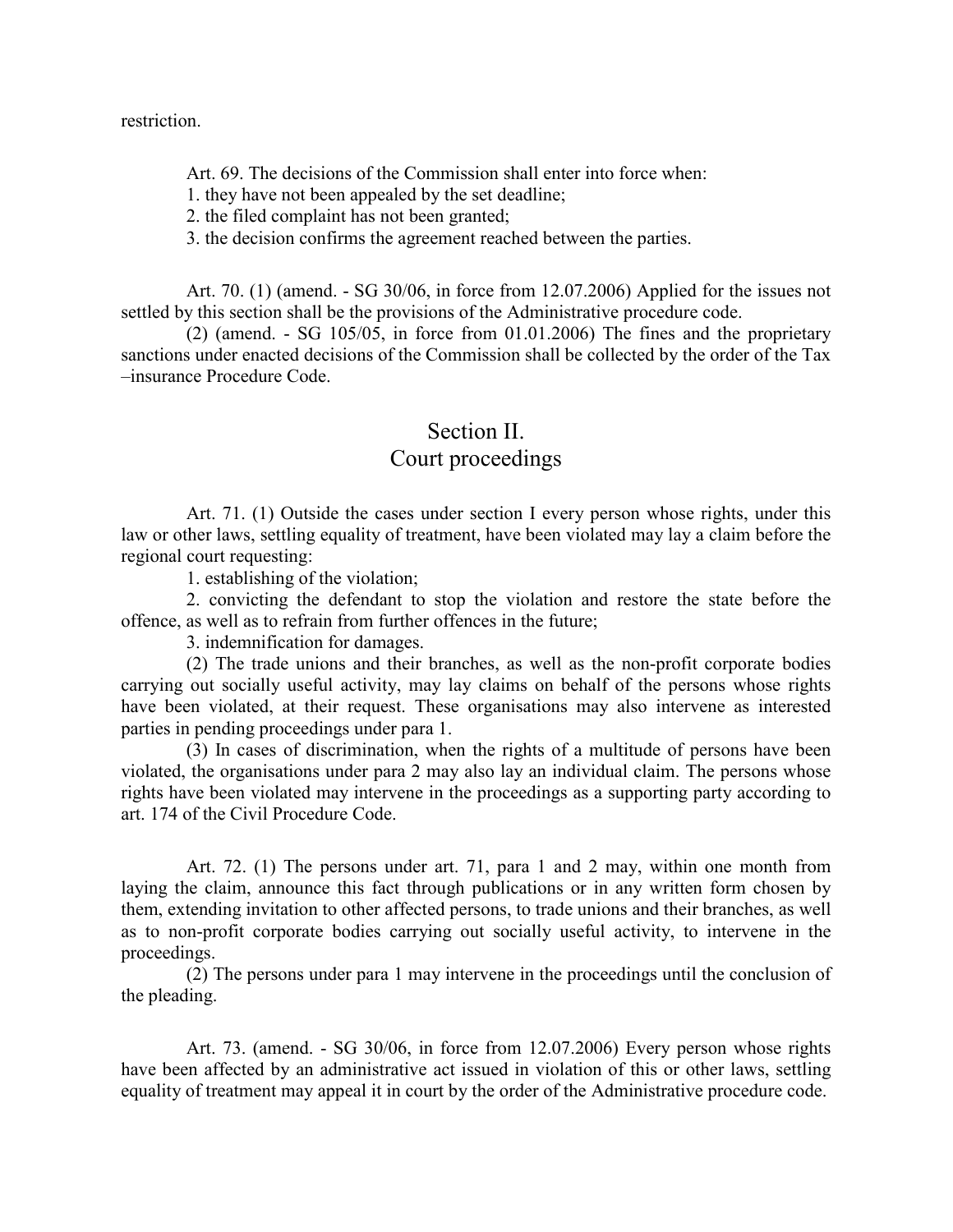Art. 74. (1) In the cases under section I every person who has suffered a damage caused by violation of rights under this or other laws settling equality of treatment may lay a claim for indemnification by the general order against the persons and/or organisations having caused the damages.

(2) In the cases when the damages have been caused to citizens by illegal acts, actions or inactions of state bodies and officials the claim for indemnification shall be laid by the order of the Law of the responsibility of the state for damages caused by citizens.

Art. 75. (1) Applied, for issues not settled by this section, shall be the provisions of the Civil Procedure Code.

(2) For proceedings in court according to this law no stamp duties shall be collected, and the expenses shall be for the account of the budget of the court.

# Chapter five. COMPULSORY ADMINISTRATIVE MEASURES AND ADMINISTRATIVE PENAL PROVISIONS

### Section I.

## Compulsory administrative measures

Art. 76. (1) For prevention or termination of the violations under this or other laws settling equality of treatment, as well as for prevention or elimination of harmful consequences from them, the Commission, at its initiative or at the proposal of trade unions, individuals or corporate bodies may apply the following compulsory administrative measures:

1. give obligatory prescriptions to the employers and officials for removal of violation of the legislation for prevention of the discrimination;

2. stop the fulfilment of illegal decisions or orders of employers, leading or which may lead to discrimination.

(2) Where, in the cases of para 1, one and the same issue has been given enacted obligatory prescription, and there is an enacted decision of the court, contradicting each other, the decision of the court shall be fulfilled.

Art. 77. The decisions of the Commission for applying compulsory administrative measures under this section may be appealed by the order of art. 68. The appeal shall not stop the fulfilment of the compulsory administrative measure unless the court orders otherwise.

## Section II Administrative penal provisions

Art. 78. (1) Who discriminates in the meaning of this law shall be punished by a fine of 250 to 2000 levs, unless subject to a more severe penalty.

(2) Who does not present in due time evidence or information required by the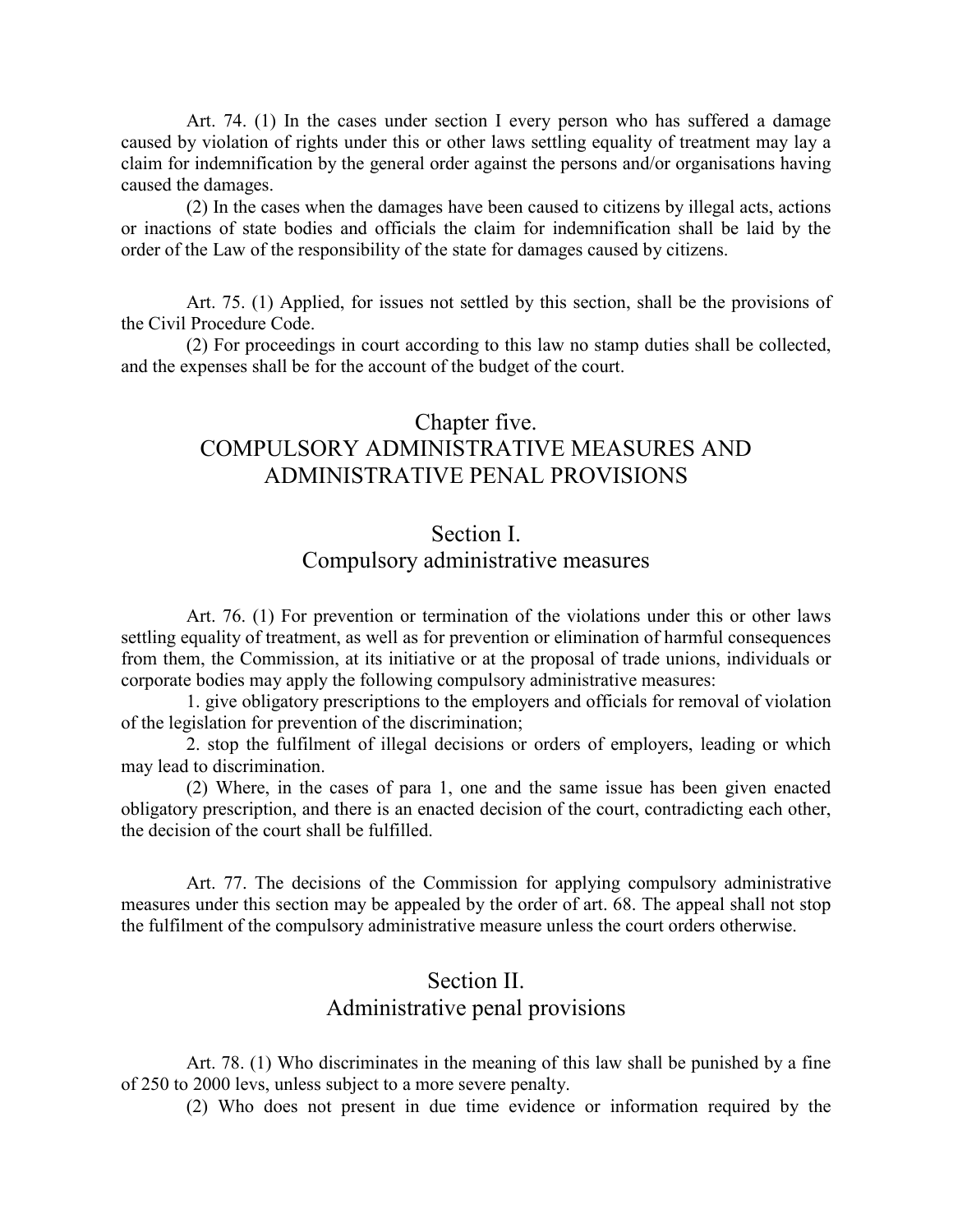Commission, or obstructs or does not provide an access to sites for inspection, shall be punished by a fine of 500 to 2000 levs.

Art. 79. A regularly subpoenaed witness who does not appear before the Commission, for invalid reasons, in order to give a testimony shall be punished by a fine of 40 to 100 levs.

Art. 80. (1) Who does not fulfil an obligation ensuing from this law shall be punished with a fine of 250 to 2000 levs, unless subject to a more severe punishment.

(2) When the offence is committed in carrying out the activity of a corporate body a proprietary sanction of 250 to 2500 levs shall be imposed on it.

(3) For admitting an offence under para 1 the head of a corporate body – employer shall be punished by a fine of 200 to 2000 levs, unless subject to a more severe punishment.

Art. 81. When the offences under art. 78 – 80 are repeated a fine shall be imposed, respectively a proprietary sanction, in double size of the initially imposed one.

Art. 82. (1) Who does not fulfil a decision of the Commission or of the court, provided according to this law, shall be punished by a fine of 2000 to 10 000 levs, unless subject to a more severe punishment.

(2) (amend. - SG 68/06) If, after the expiration of three months from the enactment of the decision under para 1, the violation continues, a fine of 5000 to 20 000 levs shall be imposed.

Art. 83. The collected sums from imposed fines and proprietary sanctions by the order of this section shall be deposited to the republican budget.

Art. 84. (1) The acts for establishing the offences shall be issued by members of the Commission appointed by the chairman of the Commission.

(2) (amend. - SG 30/06, in force from 12.07.2006) The penalties shall be imposed by a decision of the Commission for protection from discrimination, which may be appealed by the order of the Administrative procedure code. The appeal shall stop the fulfilment of the contested decision.

(3) Applied for issues not settled by this section shall be the Law of the administrative offences and sanctions.

### Additional provisions

§ 1. In the meaning of this law:

1. "Harassment" is every unwanted conduct on the grounds of the characteristics under art. 4, para 1, expressed physically, verbally or in other way, having a purpose or as a result impairment of the dignity of the person and creating a hostile, offending or threatening environment.

2. "Sexual harassment" is any unwanted conduct of sexual nature, expressed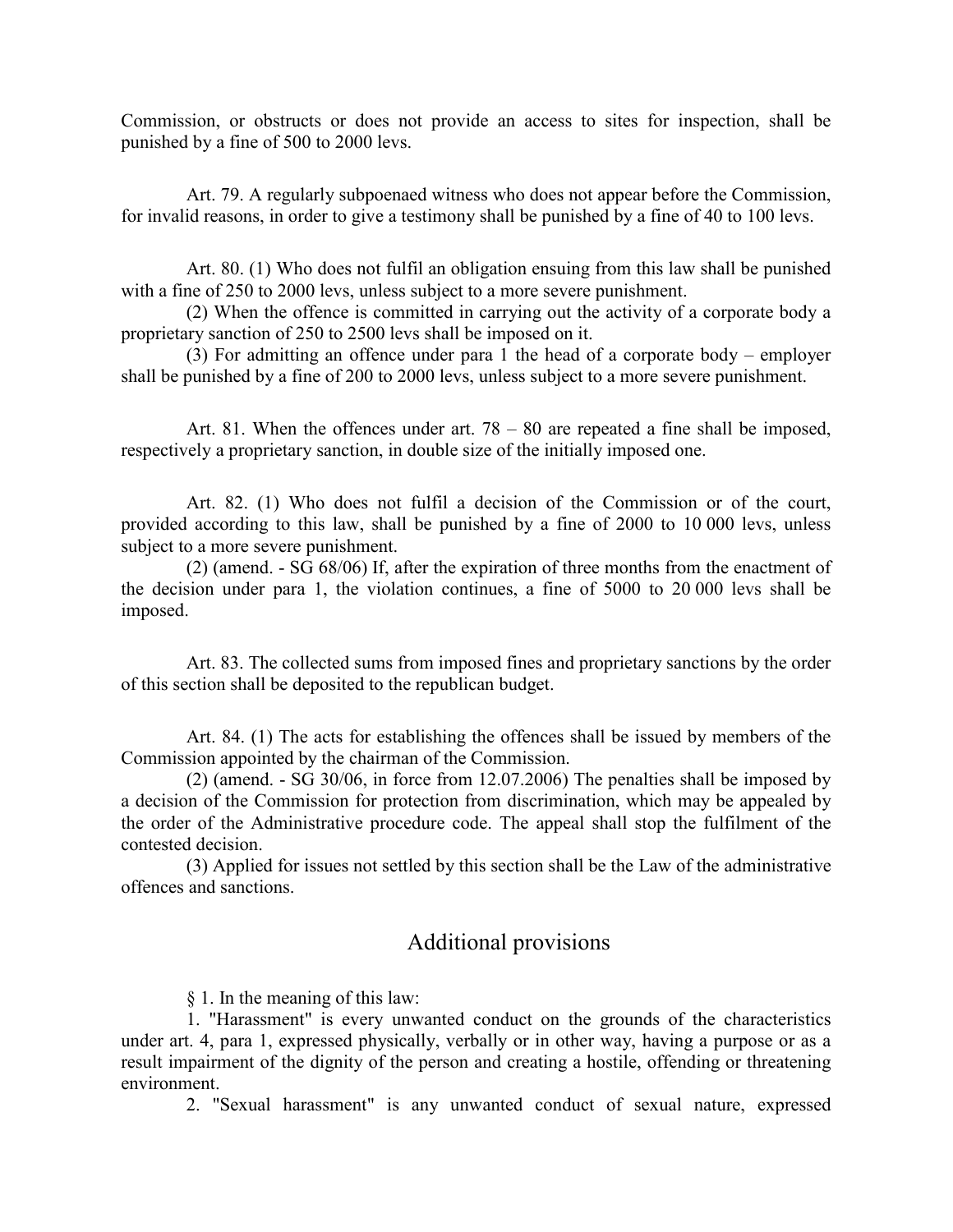physically, verbally or in other way impairing the dignity and honour and creating hostile, offending or threatening environment and, in particular, where the refusal to accept similar conduct or the compulsion for it may influence the taking of decisions affecting the person.

3. "Persecution" is:

a) less favourable treatment of a person who has undertaken, or it is supposed that he has undertaken or will undertake an action for protection from discrimination;

b) less favourable treatment of person when a related person has undertaken or it is believed that he has undertaken or will undertake actions for protection from discrimination;

c) less favourable treatment of a person having refused to discriminate.

4. "Actions for protection from discrimination" may include: filing of a complaint or signal, laying a claim or witnessing in proceedings for protection from discrimination.

5. "Incitement to discrimination" is a direct and deliberate encouraging, giving instruction, exercising pressure or incitement to discrimination, when the instigator is in a position to influence the incited.

6. "Racial segregation" is the issuance of an act, the carrying out of action or inaction, leading to a compulsory segregation, separation or division of a person on the grounds of his race, ethnic belonging or skin colour.

7. "Unfavourable treatment" is every act, action or inaction which directly or indirectly affects rights or legal interests.

8. "On the grounds of the characteristics under art. 4, para 1" means on the grounds of the actual, present or past, or supposed presence of one or more of these characteristics of the discriminated person or of a person to whom he is related, or it is supposed that he is related, where this relation is a reason for discrimination.

9. "Related persons" are: the spouses, the relatives on direct line – without restriction, on the collateral line – up to fourth degree including, and the relatives by marriage – up to third degree including; the guardian and the trustee; the warden and the person in care; persons living by marital principles; employer and employee; the persons, one of whom participates in the management of the company of the other; the partners; persons who, due to other circumstances, may be considered directly or indirectly dependable by the affected person, and this relation is a reason for discrimination; persons by whom the directly or indirectly affected may be dependable, and this relation is a reason for discrimination; persons accompanying the affected by the moment of committing an act of discrimination, when this relation is a reason for discrimination.

10. "Sexual orientation" means a heterosexual, homosexual or bisexual orientation.

11. "Multiple discrimination" is a discrimination on the grounds of more than one of the characteristics under art. 4, para 1.

12. "Repeated violation" is the violation committed within one year from the enactment of the decision by which the offender has been punished for an offence of the same kind.

13. "Family status" means marital status or factual cohabitation and taking care of a dependent descendent due to an age or handicap, ascendant or relative by the collateral line up to third degree.

14. (new, SG 70/04) "Human genome" is the combination of all genes in a single (diploid) composition of chromosomes of a person.

15. (amend. - SG 68/06) "Specific circumstances" means circumstances related to social, health and family status, age, etc. which shall not lead to discrimination on the basis of sex.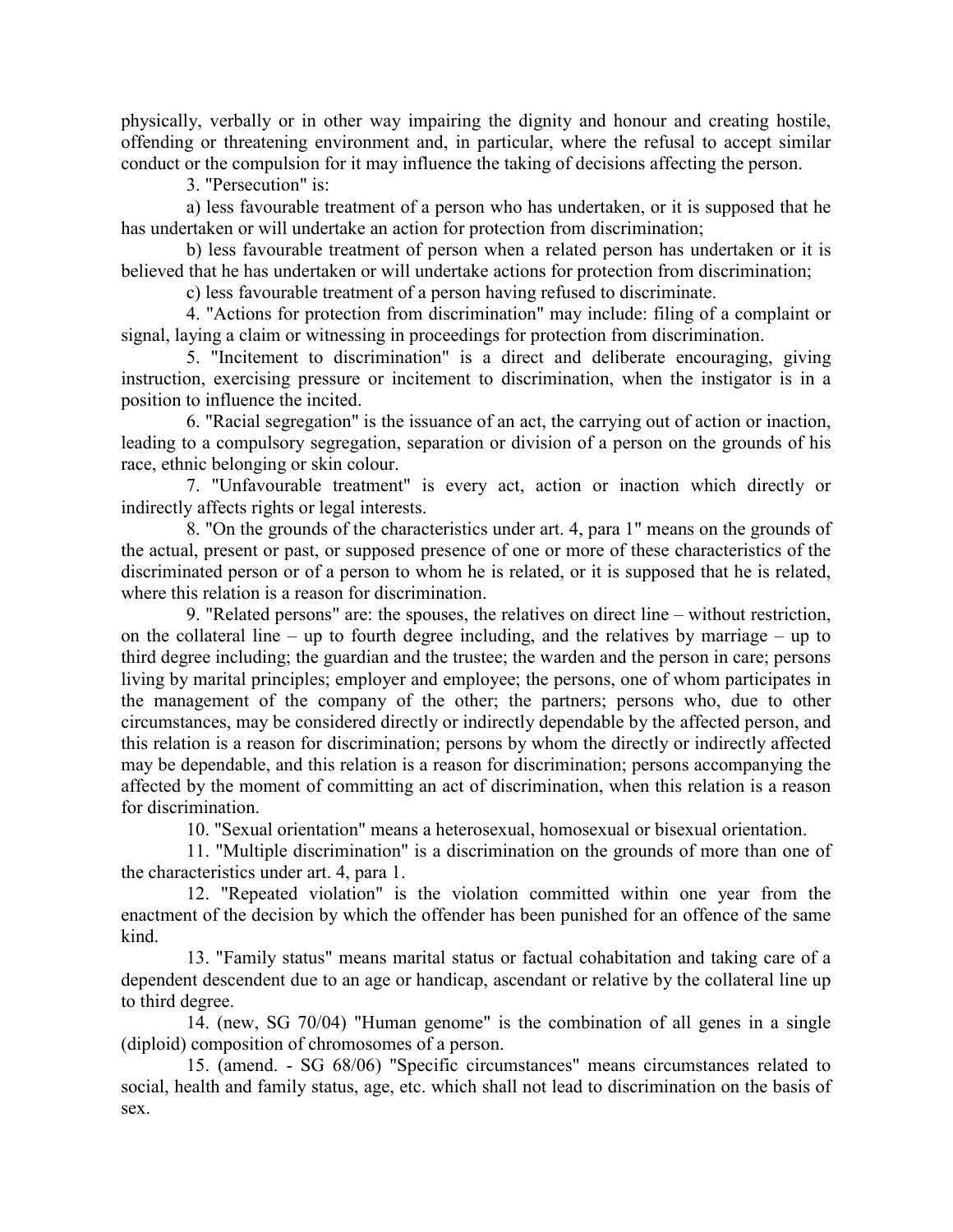#### Transitional and concluding provisions

§ 2. Within three months from the enactment of the law the National Assembly shall elect, and the President shall appoint his quota of the members of the Commission.

§ 3. Within three months from determining the members under § 2 the Commission shall adopt the regulation for its structure and activity according to art. 46, para 1.

§ 4. This law revoked:

1. paragraph 1, item 7 of the additional provisions of the Labour Code (Prom. SG 26/1 Apr 1986, prom. SG 27/4 Apr 1986, amend. SG 6/22 Jan 1988, amend. SG 21/13 Mar 1990, amend. SG 30/13 Apr 1990, amend. SG 94/23 Nov 1990, amend. SG 27/5 Apr 1991, amend. SG 32/23 Apr 1991, amend. SG 104/17 Dec 1991, amend. SG 23/19 Mar 1992, amend. SG 26/31 Mar 1992, amend. SG 88/30 Oct 1992, amend. SG 100/10 Dec 1992, amend. SG 69/4 Aug 1995, suppl. SG 87/29 Sep 1995, suppl. SG 2/5 Jan 1996, suppl. SG 12/9 Feb 1996, suppl. SG 28/2 Apr 1996, amend. SG 124/23 Dec 1997, suppl. SG 22/24 Feb 1998, amend. SG 52/8 May 1998, amend. SG 56/19 May 1998, amend. SG 83/21 Jul 1998, suppl. SG 108/15 Sep 1998, amend. SG 133/11 Nov 1998, amend. SG 51/4 Jun 1999, suppl. SG 67/27 Jul 1999, amend. SG 110/17 Dec 1999, amend. SG 25/16 Mar 2001, amend. SG 1/4 Jan 2002, amend. SG 105/8 Nov 2002, amend. SG 120/29 Dec 2002, amend. SG 18/25 Feb 2003);

2. Art. 5a, para 3 of the Law of protection, rehabilitation and social integration of the disabled (Prom. SG 112/27 Dec 1995, suppl. SG 110/30 Dec 1996, amend. SG 123/23 Dec 1997, amend. SG 140/27 Nov 1998, amend. SG 153/23 Dec 1998, amend. SG 31/30 Mar 2001, amend. SG 75/2 Aug 2002, amend. SG 120/29 Dec 2002);

3. paragraph 1, item 19 and 20 of the additional provision of the Law of encouraging the employment (prom., SG 112/01; amend., SG 54 and 120/2002; SG 26/2003).

§ 5. In art. 20, para 2 of the Law of the public education (prom., SG 86/1991; amend., SG 90/1996; SG 36, 124 and 153/1998; SG 67 and 68/1999; SG 90 and 95/2002; SG 29 and 71/2003) at the end is added "by a specialised methodology for mastering Bulgarian language".

§ 6. Art. 88 of the Law of the defence and the armed forces of the Republic of Bulgaria (Prom. SG 112/27 Dec 1995, amend. SG 67/6 Aug 1996, amend. SG 122/19 Dec 1997, amend. SG 70/19 Jun 1998, amend. SG 93/11 Aug 1998, amend. SG 152/22 Dec 1998, amend. SG 153/23 Dec 1998, amend. SG 12/12 Feb 1999, suppl. SG 67/27 Jul 1999, amend. SG 69/3 Aug 1999, amend. SG 49/16 Jun 2000, suppl. SG 64/4 Aug 2000, amend. SG 25/16 Mar 2001, amend. SG 1/4 Jan 2002, amend. SG 40/19 Apr 2002, amend. SG 45/30 Apr 2002, amend. SG 119/27 Dec 2002, amend. SG 50/30 May 2003) is revoked.

§ 7. Within three months from the enactment of the law the Minister of Labour and Social Policy and the Minister of Defence shall issue the ordinances under art. 7, para 2.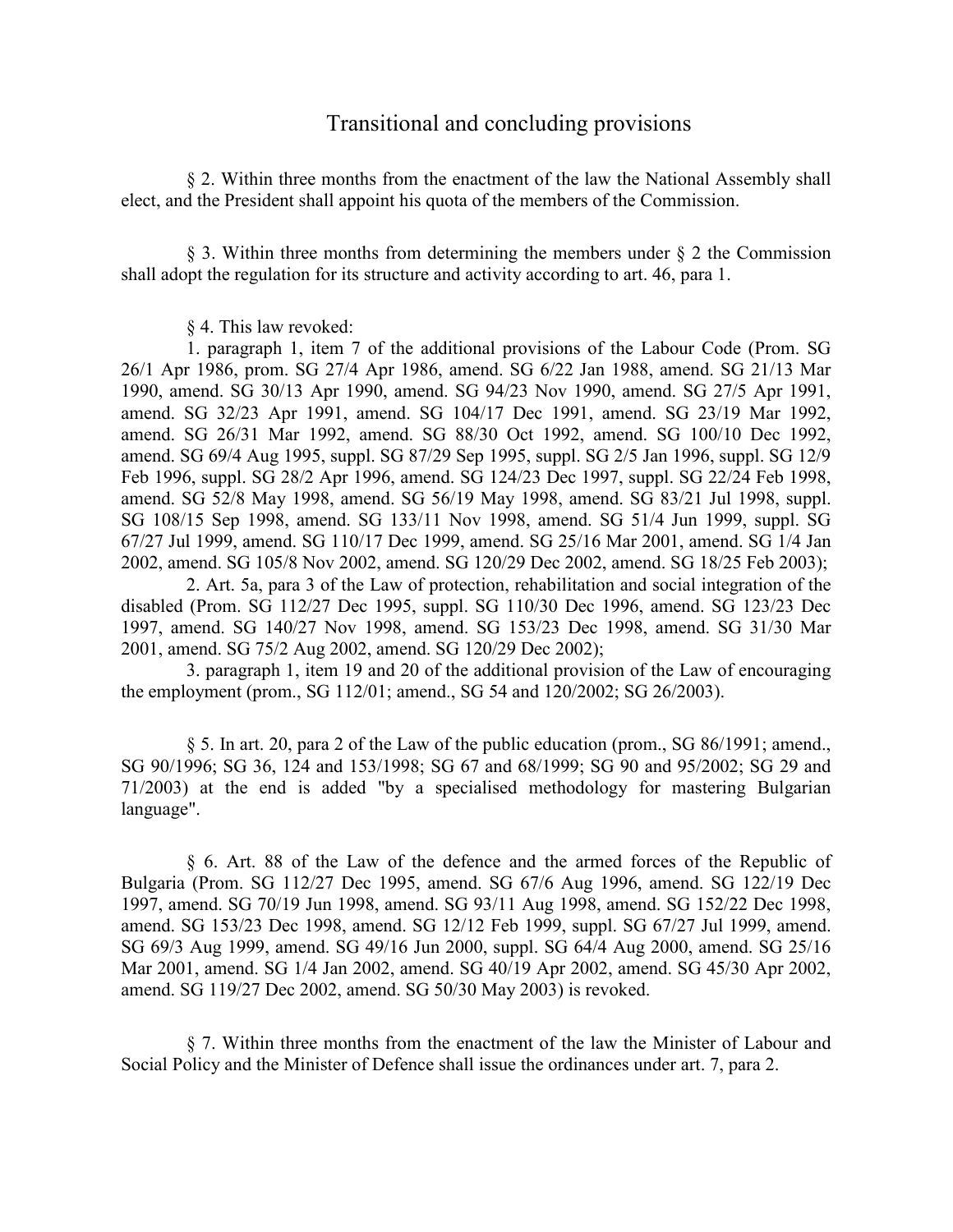§ 8. The law shall enter into force on January 1, 2004.

## Transitional and concluding provisions TO THE TAX-INSURANCE PROCEDURE CODE

#### (PROM. – SG 105/05, IN FORCE FROM 01.01.2006)

§ 88. The code shall enter in force from the 1st of January 2006, except Art. 179, Para 3, Art. 183, Para 9, § 10, item 1, letter "e" and item 4, letter "c", § 11, item 1, letter "b" and § 14, item 12 of the transitional and concluding provisions which shall enter in force from the day of promulgation of the code in the State Gazette.

## Transitional and concluding provisions TO THE ADMINISTRATIVE PROCEDURE CODE

#### (PROM. – SG 30/06, IN FORCE FROM 12.07.2006)

§ 142. The code shall enter into force three months after its promulgation in State Gazette, with the exception of:

1. division three,  $\S 2$ , item 1 and  $\S 2$ , item 2 – with regards to the repeal of chapter third, section II "Appeal by court order",  $\S 9$ , item 1 and 2,  $\S 15$  and  $\S 44$ , item 1 and 2,  $\S 51$ , item 1, § 53, item 1, § 61, item 1, § 66, item 3, § 76, items 1 – 3, § 78, § 79, § 83, item 1, § 84, item 1 and 2, § 89, items 1 - 4§ 101, item 1, § 102, item 1, § 107, § 117, items 1 and 2, § 125, § 128, items 1 and 2, § 132, item 2 and § 136, item 1, as well as § 34, § 35, item 2, § 43, item 2, § 62, item 1, § 66, items 2 and 4, § 97, item 2 and § 125, item 1 – with regard to the replacement of the word "the regional" with the "administrative" and the replacement of the word "the Sofia City Court" with "the Administrative court - Sofia", which shall enter into force from the 1st of May 2007;

2. paragraph 120, which shall enter into force from the 1st of January 2007;

3. paragraph 3, which shall enter into force from the day of the promulgation of the code in State Gazette.

# Transitional and concluding provisions TO THE LAW ON AMENDMENT AND SUPPLEMENTATION OF THE LAW OF PROTECTION FROM DISCRIMINATION

(PROM. - SG 68/06)

§ 11. The appointment proceedings that have started before entering into force of this Law related to Art. 39 shall be completed under the former order.

§ 12. The resources for rising the remuneration of the Chairman, the Deputy